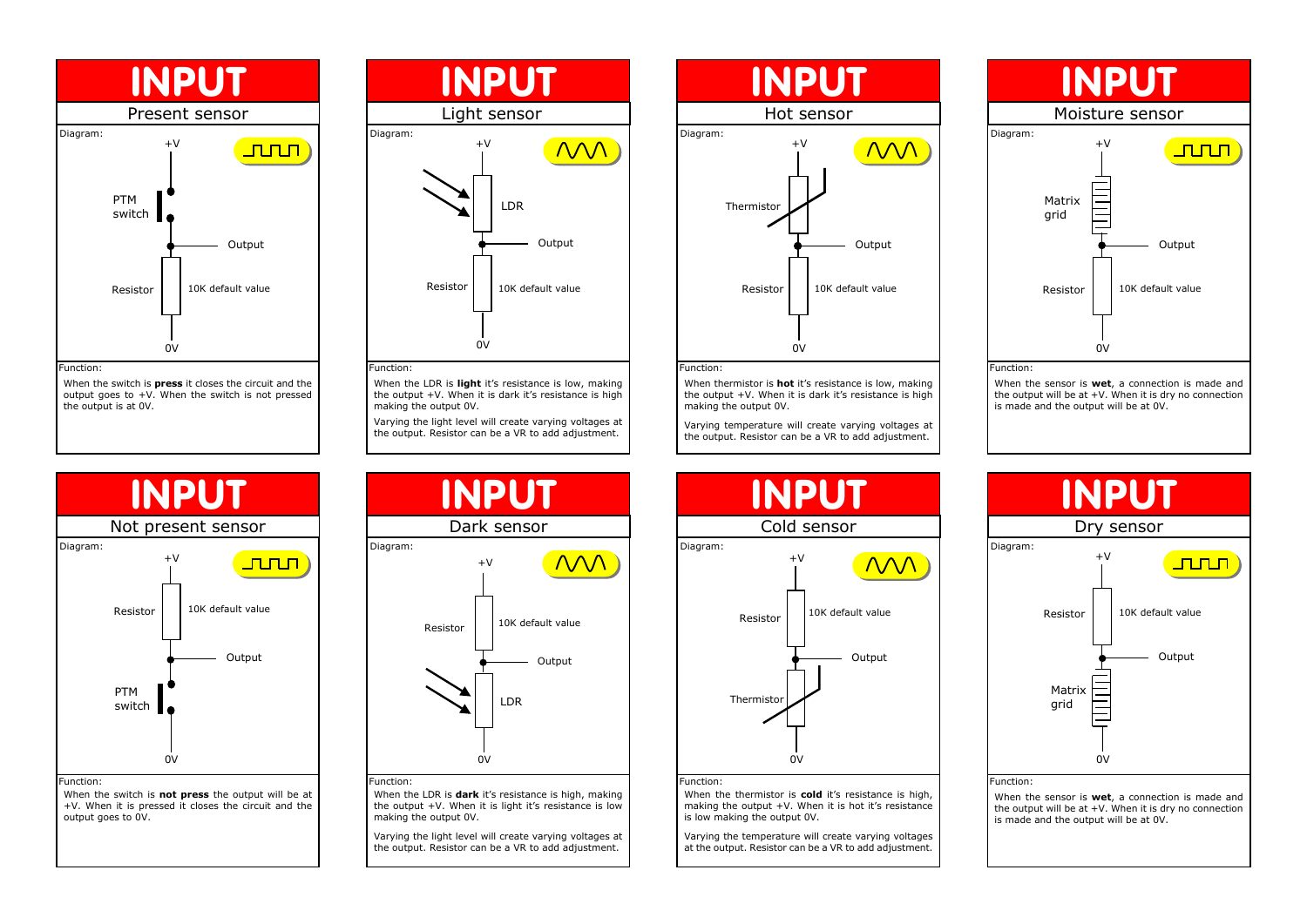

The output varies with the position of the wiper, one end is 0V and the other is +V, other voltages depend upon its position. It is usually used to set a voltage or one due to its position.



In one position the ball closes the switch and the output will be at +V. In the other the ball doesn't close the switch so the output will be at 0V



Function:

This is used to detect gaps in a slotted disc, used to count rotations, such as found Robots for distance counting.

The LED emits an IR beam which broken by the gaps in the disc and counted.



A rotary encoder is a dial which rotates both clockwise and anti-clockwise, AKA a Jog Wheel, good for digital controls.

It produces a set of pulses which give a direction turned and a count of distance turned.



# Function:

The output will be at 0V if **NO** magnet is present, since the switch is open. When the magnet is near the switch it closes and the output will be at +V.



in white line following Robots.

The LED emits an IR beam which is detected or not by a photo transistor, which produces a high with no reflection & low with a reflection



The Piezo transducer when tapped or flexed will produce a voltage which can be read using an analogue input on a microcontroller.

This effect is reversible and is used in the speaker mode of operation - a voltage produces a change in shape.



#### Function:

The size of the output voltage is controlled by the sizes of the two resistors and the supply voltage, using the calculation above.

It is a simple ratio, by using 10K for each division you need it is easy to count up how many you for R1 & R2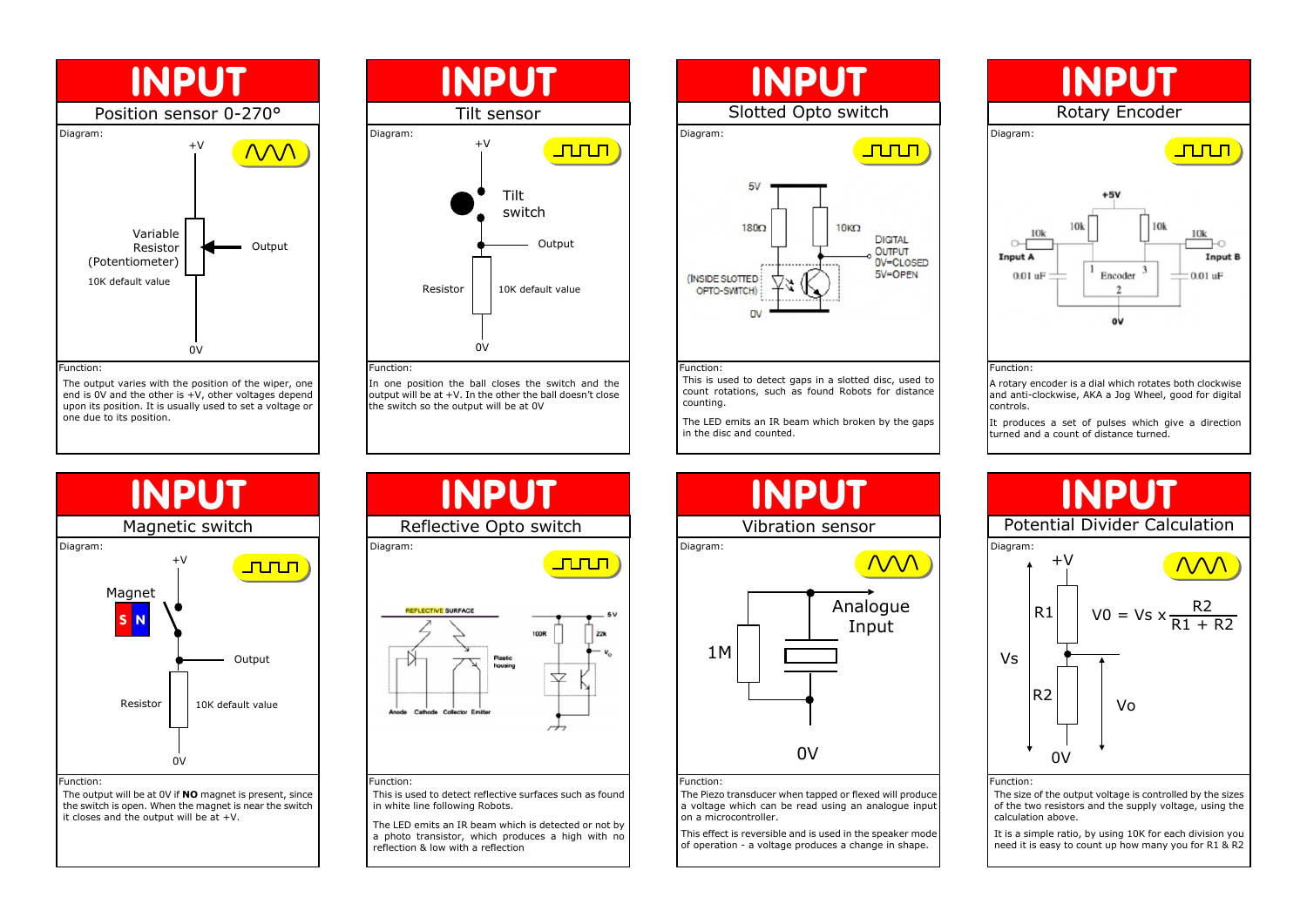

output is on when the input is greater than 0.7V.

The max current that flows is determined by the transistor type. **BC548B** is 300mA, **BC337** is 800mA



When the input is less than 3V the output is off. The output is on when the input is greater than 3V, and **stays on** until it is made 0V.

The max current that flows is determined by the transistor type. **BS170** is 500mA, **ZVN4206A** is 1A



A programmable component with a number of inputs (analogue & digital) and outputs.

Each output can supply up to 20mA, if more current is needed use either a transistor driver or interface driver.

**PROCESS** 

555 Timer Monostable









configured to operate as an astable.

The output frequency is calculated using: **F = 1.44 / C x (R1 + R2 + R2)**



Function: The 555 is a general purpose timer, which can be

configured to operate as a monostable. The output pulse length is calculated using:

 **T = 1.1 x R x C**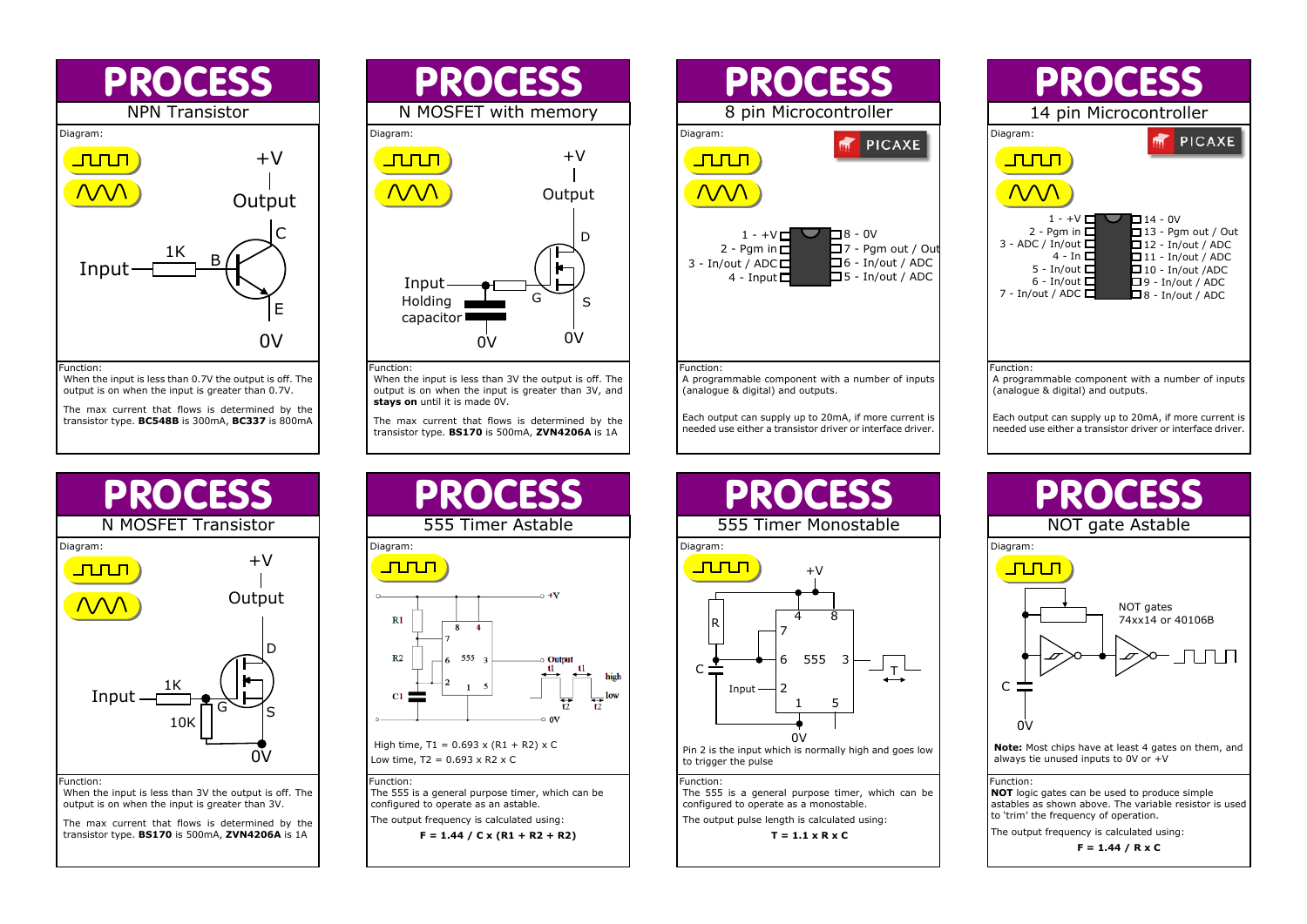

Function:

A monostable can be made from NAND gates in the following manner. A low pulse at the input will trigger a pulse, whose length is approx:

**T = R x C**



# **Typical NOR Gate 74xx02, 4001**

Function: A monostable can be made from NOR gates in the following manner. A high pulse at the input will trigger a pulse, whose length is approx:

**T = R x C**



# Function:

This Op-Amp circuit is known as a **Unity Gain Buffer Amp**, its output is the same voltage as the input, but the current the Op-amp provides is 50mA. This circuit is used to provide higher output currents from circuits that provide low output current.



A Flip flop is a simple memory, the logic value at the Data input is stored at the output Q (Q-bar is the opposite Q), when the clock input is pulsed. The set and reset inputs are normally connect to 0V, they can be used independently if required - use a pull down resistor with a switch for manual operation.



Function:

A 555 timer PWM circuit, this configuration gives variable mark/space ratio at approx 1kHz, use 0.01uF (10nF) for approx 10KHz.

Note the use of diodes to separate the charge/discharge paths to produce the PWM effect.



# Function:

To control the speed of motors or brightness of LEDs, we use PWM (Pulse Width Modulation). The use of diodes separate the charge/discharge paths giving unequal times for the mark to space ratio.

**Mark = ON, Space = OFF**



#### Function:

It compares the input voltage to the reference voltage, if input voltage falls below the reference voltage the output goes low, and high if its above. To make the output work the opposite way around use: - input for the input voltage and + input for the reference voltage.



#### Function:

To control the speed of motors or brightness of LEDs, we use PWM (Pulse Width Modulation). The use of diodes separate the charge/discharge paths giving unequal times for the mark to space ratio.

**Mark = ON, Space = OFF**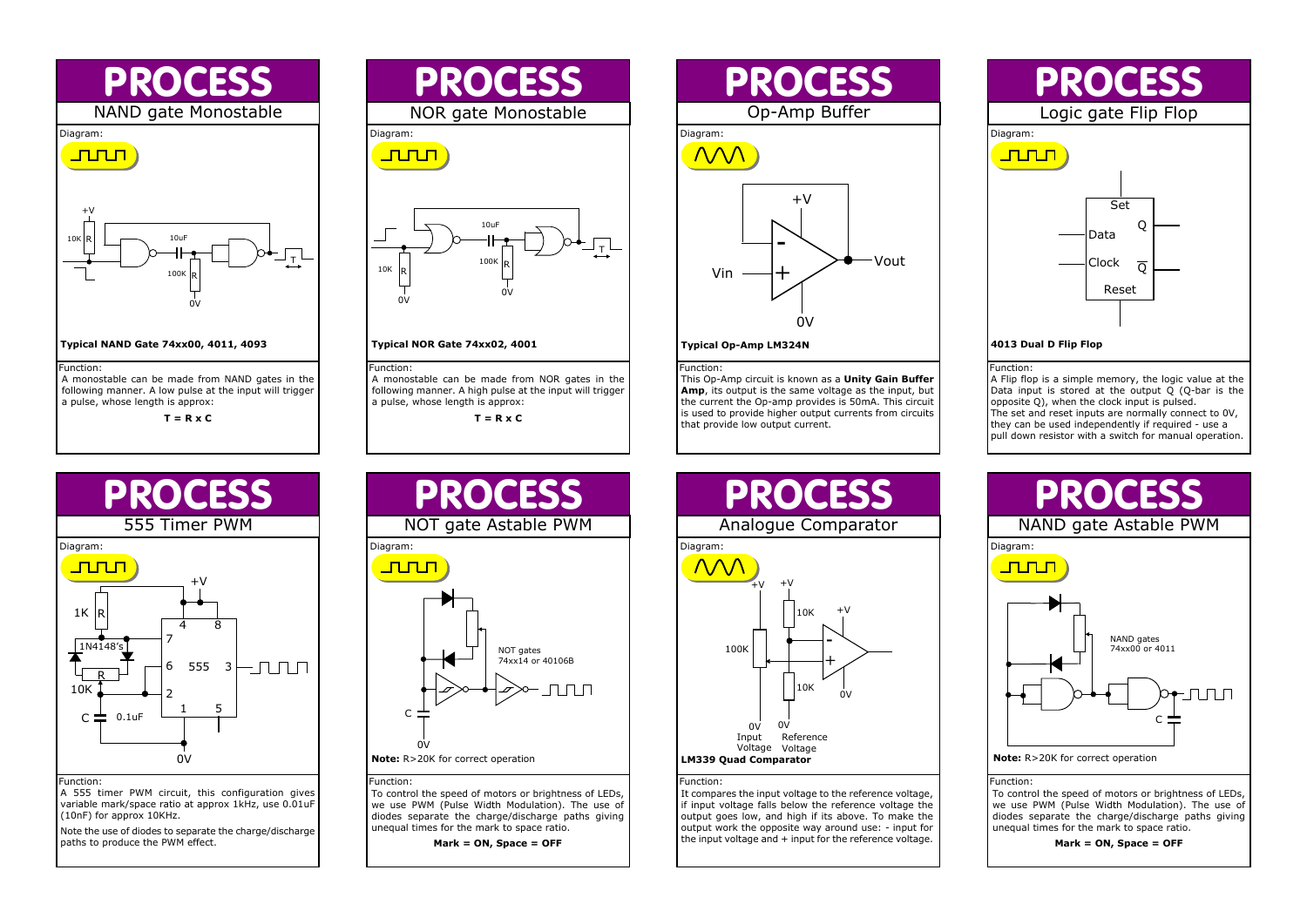



Function: A programmable component with a number of inputs

(analogue & digital) and outputs, and is Arduino compatible.

Each output can supply up to 40mA, if more current is needed use either a transistor driver or interface driver.



# Function:

Diagram:

 $\epsilon$ 

 $\blacksquare$ 

R

Function:

are opposite to each other.

1 2 3

A programmable module with a number of inputs (analogue & digital) and outputs, and has a wide range of add-on Shields to extend its capacity.

Each output can supply up to 40mA, if more current is needed use either a transistor driver or interface driver.

PROCES

The **4047** is a general purpose logic based timer, configured to operate as an astable. Output 1 and 2

 **f = 1 / 4.4 x R x C**

The frequency of the pulses is given by:

Digital Astable

13 11 10 2 x Frequency

וחחר  $\cdot$  חחה $\cdot$ 

4 5 6 14

 $+V$ 

7 8 9 12

nv



PROCESS

NAND gate Astable



#### Function:

The **4047** is a general purpose logic based timer configured to operate as an monostable. Output 1 and 2 are opposite to each other.  $R = 10K - 10M$ 

The output pulse length is given by:

 **T = 2.48 x R x C**



#### Function:

A programmable component with a number of inputs (analogue & digital) and outputs.

Each output can supply up to 20mA, if more current is needed use either a transistor driver or interface driver.



# Function:

A programmable component with a number of inputs (analogue & digital) and outputs.

Each output can supply up to 20mA, if more current is needed use either a transistor driver or interface driver.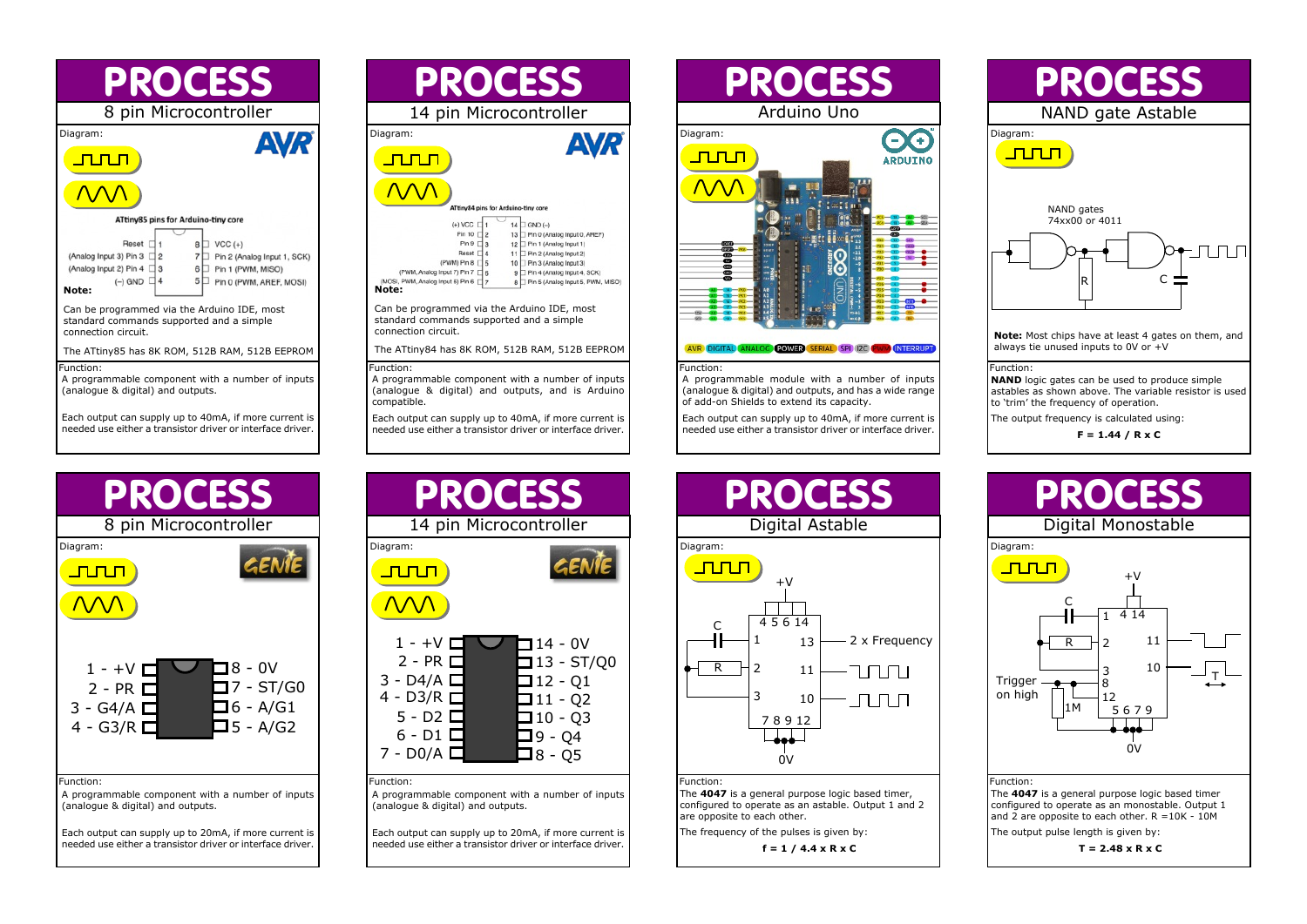



# **Note:**

Pads allow terminal blocks to be fitted or a direct solder connection made, while the larger 4mm holes make an easy target for conductive thread and needle.

# Function:

The Crumble programmable controller, can drive 2 motors forwards and backwards at variable speeds. It has 4 IO (Input/Output) pads which allow connections to switches, LDRs, low power LEDs and so on. Using 'croc leads' for quick and simple connections.



Function: A 10 LED driver with a **Vu meter response** to the input voltage at pin 5. When using 3V - 15V, the readout range is scaled to -3dB steps, +3dB to -20dB.

Pin 9 controls the mode dot or Bar, Pin  $9 = +V =$ bargraph, Pin 9 left open = Dotgraph.

**Note:**The input can withstand ±35V.



# Function:

A programmable module with a number of inputs (analogue & digital) and outputs, the Nano is much smaller than the Uno, as a result can be built into small products.

Each output can supply up to 40mA, if more current is needed use either a transistor driver or interface



Function: A 10 LED driver with a **linear response** to the input voltage at pin 5. When using 3V - 15V, the readout range is 0.13V to 1.30V. Pin 9 controls the mode dot or Bar, Pin  $9 = +V =$  bargraph, Pin 9 left open = Dotgraph.

**Note:**The input can withstand ±35V.



Pads allow terminal blocks to be fitted or a direct solder connection made, while the larger 4mm holes make an easy target for conductive thread and needle.

### Function:

The Arduino Lilypad is specifically design for creating wearable products. It has all the capacity of an Uno but with a form factor that allows it to be easy stitched into products and to other e-textile components using conductive thread.



input voltage at pin 5. When using  $3V - 15V$ , the readout range is scaled to -3dB steps, 0dB to -27dB. Pin 9 controls the mode dot or Bar, Pin  $9 = +V =$ bargraph, Pin 9 left open = Dotgraph.

**Note:**The input can withstand ±35V.



### Function:

The Igloo is a programmable control board based on the PICAXE system, the wearable module offers an easy introduction to the world of wearables. The board can be used to read inputs such as switches and sensors. You can also control outputs like LEDs, buzzers.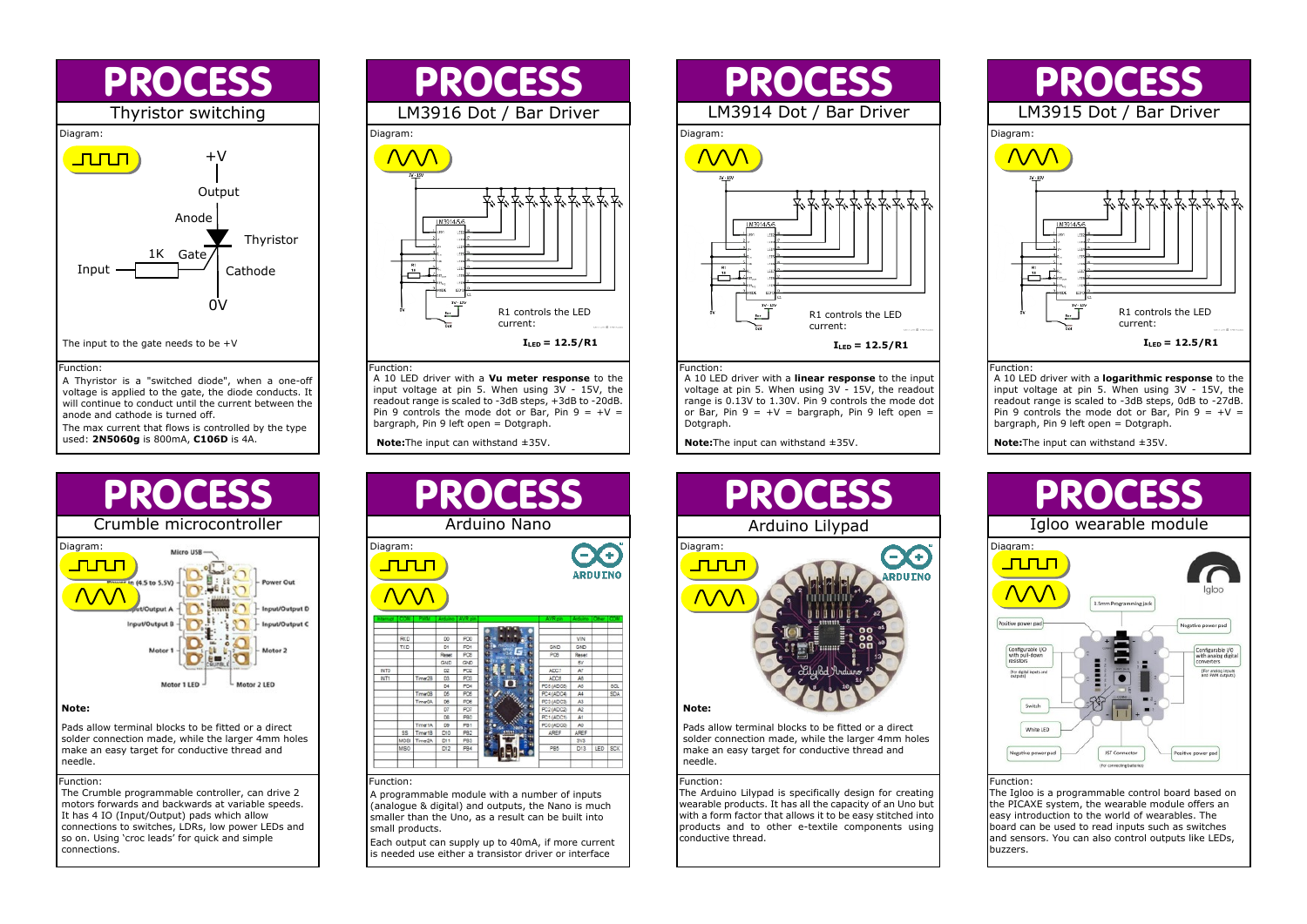

The Pixie Pad is a programmable control board based on the PICAXE system, the wearable module offers an easy introduction to the world of wearables. The board can be used to read inputs such as switches and sensors. You can also control outputs like LEDs, buzzers.



#### Function:

The Pixie Sprite is a PICAXE or Genie based programmable controller, can drive 2 motors forwards and backwards at variable speeds. It has 4 IO (Input/Output) pads which allow connections to switches, LDRs, low nower LEDs and so on. Using 'croc leads' for quick and simple connections.

| PROCESS                                  |                        |         |                       |                                               |  |  |
|------------------------------------------|------------------------|---------|-----------------------|-----------------------------------------------|--|--|
| Binary to 8 Line Decoder                 |                        |         |                       |                                               |  |  |
| Diagram:                                 |                        |         |                       |                                               |  |  |
|                                          |                        | 74HC138 |                       |                                               |  |  |
| $AD - A2$<br>are the<br>binary<br>inputs | A0                     |         | $16$ 3V-5V            |                                               |  |  |
|                                          | $A1$   2               |         | $15$ $\overline{Y}0$  |                                               |  |  |
|                                          | $A2 \mid 3$            |         | $14$ $\overline{Y}$ 1 | Y0 - Y7 are<br>the outputs<br>- active<br>low |  |  |
|                                          | $E1$ 4                 |         | $13$ $\overline{Y}2$  |                                               |  |  |
|                                          | $E2$ 5                 |         | $12$ $\overline{Y}3$  |                                               |  |  |
|                                          | $E3$ 6                 |         | $11$ $\overline{Y}4$  |                                               |  |  |
|                                          | 77 I<br>$\overline{7}$ |         | 10 Y5                 |                                               |  |  |
|                                          | OV 8                   |         | $9$ $\overline{Y6}$   |                                               |  |  |
| Function:                                |                        |         |                       |                                               |  |  |

Function: The 74HC138 is a BCD to 8 line driver it converts a binary number 0-7 into one of 8 outputs which goes **low**, which matches the binary number at the inputs. It is useful in scanning or multiplexing applications.

To operate E1 & E2 must be **low** and E3 **high**.



#### Function:

The Micro:bit is a small all-in-one computer, which has a range of inputs & outputs, more connections are available by using a connector. It has a 5x5 set of LEDs and two switches, along with built-in Bluetooth, accelerometer & compass. **Important it uses a 3V power supply.**



Function:

Diagram:

<u>nnn</u>

Serial Inputs

Outputs

The 74HC238 is a BCD to 8 line driver it converts a binary number 0-7 into one of 8 outputs which goes **high**, which matches the binary number at the inputs. It is useful in scanning or multiplexing applications. To operate E1 & E2 must be **low** and E3 **high**.



# Function:

The 4511 is a BCD to 7-segment decoder driver it converts a binary coded decimal, into signals which will drive a 7-segment display. The display shows the decimal numbers 0-9 and is easily understood.



#### Function:

The '164 is an 8 bit shift register, data at the serial input is shifted into the register 1 bit at a time, it takes 8 clock pulses to transfer one byte (8 bits) into all the correct outputs. Great for making 8 bit or 7 segment displays using a small number of pins. The clear pin is held high unless you control it for normal operation.



#### Function:

The data input is pin 14, clock input is pin 11, pin 12 transfers the data to the outputs, pin 10 is the clear pin which is held low unless you control it for normal operations. Pin 13 controls the outputs, which is normally held low unless you control it. Great for making 8 bit or 7 segment displays.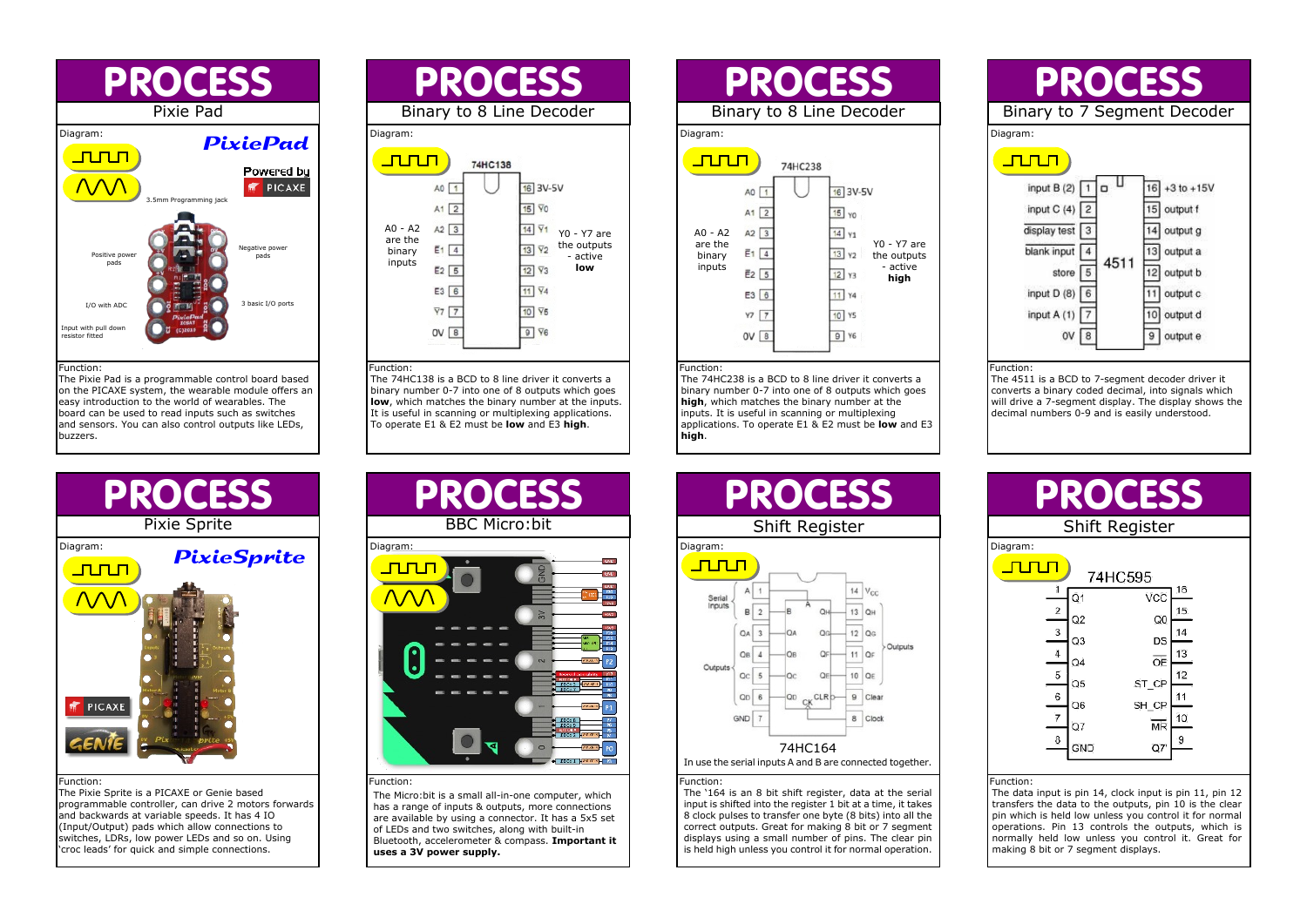

The value of the resistor is found using V=IxR.



The LEDs are lit when connected to +V or is driven high by a microcontroller output. Varying brightness can be produced by using PWM from a microcontroller.

The value of the resistor is found using V=IxR.



A transistor or interface drive may be required to operate some speakers.





#### Function:

The buzzer sounds when connected to +V or driven high by a microcontroller output.

Buzzers only make a single note and aren't suitable for music, a piezo transducer is required for this.



# Function:

The right hand LED is lit when output  $1$  is  $+V$  or high and output is 0V or low. The opposite values light the left hand LED.

The value of the resistor needs to be calculated using  $V = I \times R$ 



#### Function:

A transistor or interface driver may be required to operate some bulbs.



 $+V$ 

Diagram:

The **ULN2803A** or **ULN2003A** don't need then as they already have them built in.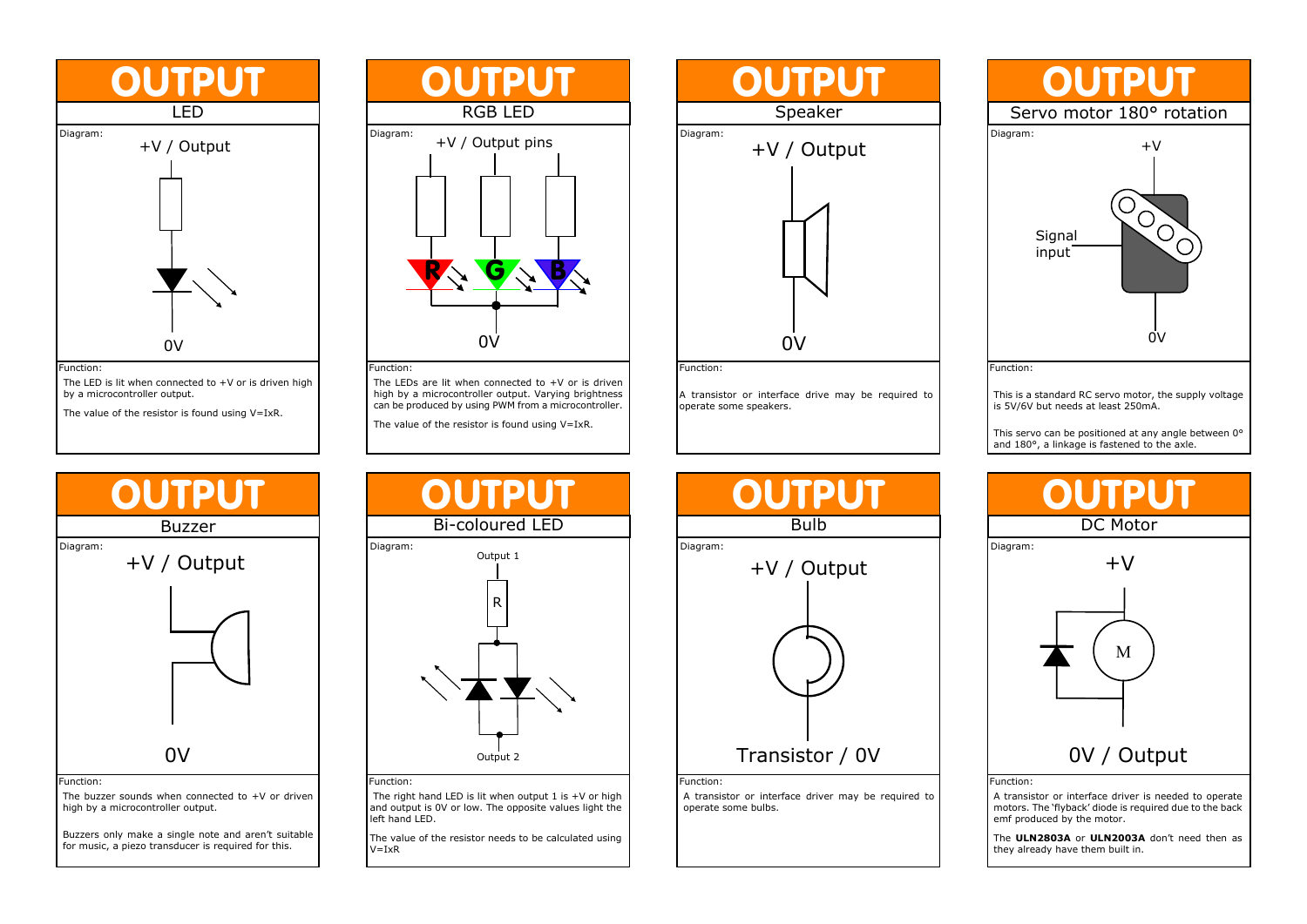



# Function:

The relay coil when energised cause the switch contact to close, operating the circuit connect to the relay switch contacts. They are used to control high current / voltage circuits from a low voltage / current system.



# Function:

in & out.

**L293D** or **SN754410**

The LEDs are lit when connected to +V or is driven high by a microcontroller output. Varying brightness can be produced by using PWM from a microcontroller.

The value of the resistor is found using V=IxR.



This display has 10 LEDs in it, it is connect in common cathode mode. The 10 inputs are driven from a microcontroller or a logic circuit, +V or high lights an LED. It can be wired in common anode mode if needed.

The value of the resistors are calculated using  $V=IxR$ 



#### Function:

This display is a common cathode type, connected to 0V. The 7 inputs are driven from a microcontroller or a logic circuit.

The value of the resistors are calculated using  $V=IxR$ 



This is a special RC servo motor adapted to have continuous 360°, the supply voltage is 5V/6V but needs at least 250mA.

This servo can be used as drive motors for Robots, it needs a microcontroller to control it effectively.



#### Function:

The Piezo transducer can be used to produce any musical note or sounds, best driven by a microcontroller.



needs to have bi-directional control, to move the arm

The standard driver is a H-Bridge driver such as the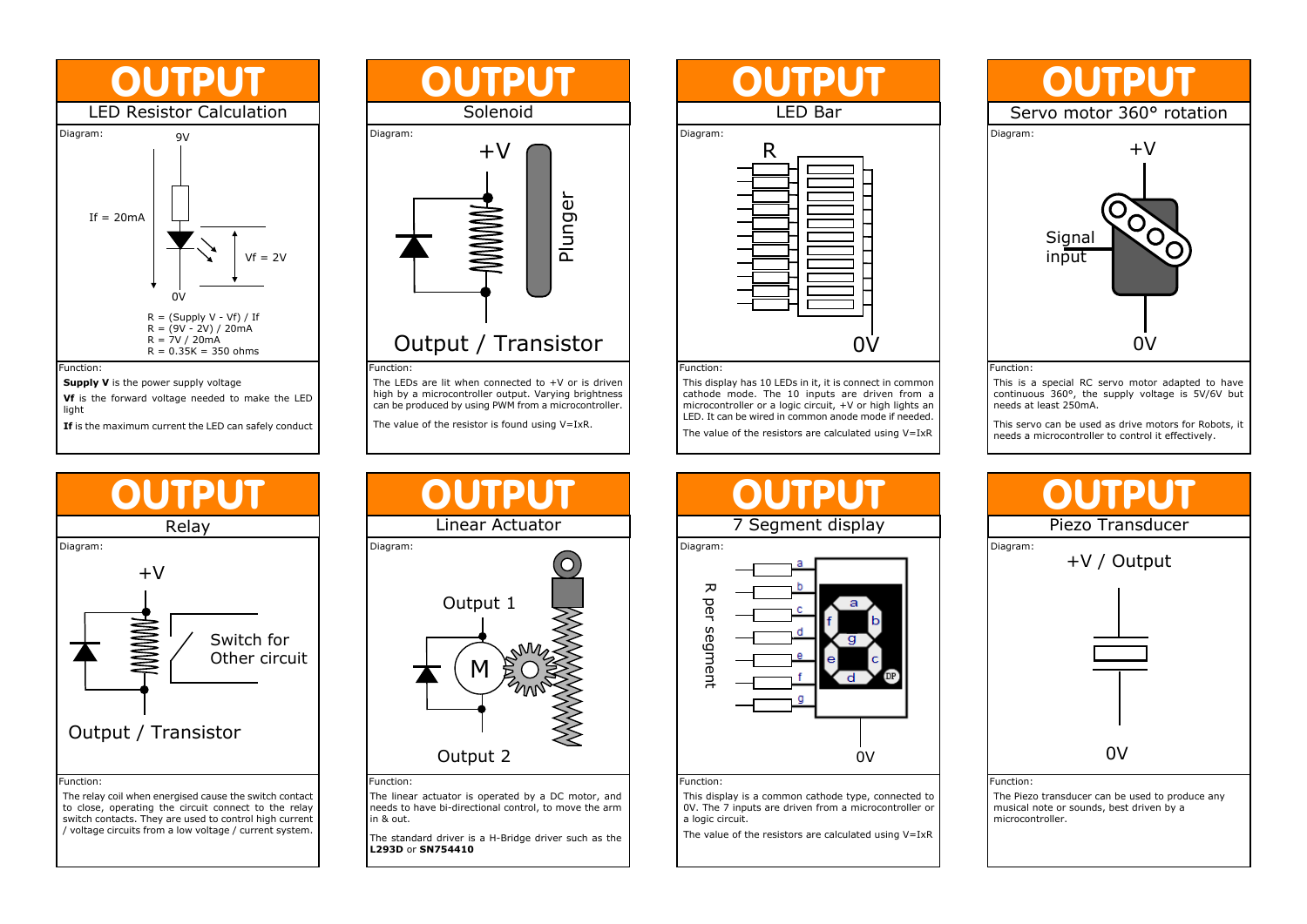

drivers each driver can control up to 500mA max, and the +V can be any voltage up to 36V, normally 5V to 9V for motors etc.

**ULN2803A** - 8 drivers



# Function:

When the input is less than 0.7V the output is off. The output is on when the input is greater than 0.7V.

The max current that flows is determined by the transistor type. **BC548B** is 300mA, **BC337** is 800mA



Function:

This type of motor driver gives bi-directional control, a single chip can control 2 motors - ideal for a Robot or other type vehicle. Connections 3 & 4 for 2nd motor.

**L293D** can control 300mA per motor, the **SN754410** can control 600mA per motor



#### Function:

If the output is too small to drive motors and other current hungry devices. The solution is to use a Darlington Driver, which is a special transistor made up from two transistor all in one package.

If you need more than 1 or 2, it is better to use a Darlington Driver IC **ULN28003A** or **ULN2003A**.



# Function:

The relay coil when energised cause the switch contact to close, operating the circuit connect to the relay switch contacts. They are used to control high current / voltage circuits from a low voltage / current system.



# Function:

Microcontrollers use 3.3V or 5V, some devices we use with them only work with 3.3V or 5V, which can be different to their normal supply. To overcome this problem a level shifter is used. The 3.3V input or output is connected to the **low side**, whilst a 5V input or output is connected to the **high side**.



# Function:

A Darlington Driver is a chip that contains 7 individual drivers each driver can control up to 500mA max, and the +V can be any voltage up to 36V, normally 5V to 9V for motors etc.

**ULN2003A** - 7 drivers



# Function:

When the input is less than 3V the output is off. The output is on when the input is greater than 3V.

The max current that flows is determined by the transistor type. **BS170** is 500mA, **ZVN4206A** is 1A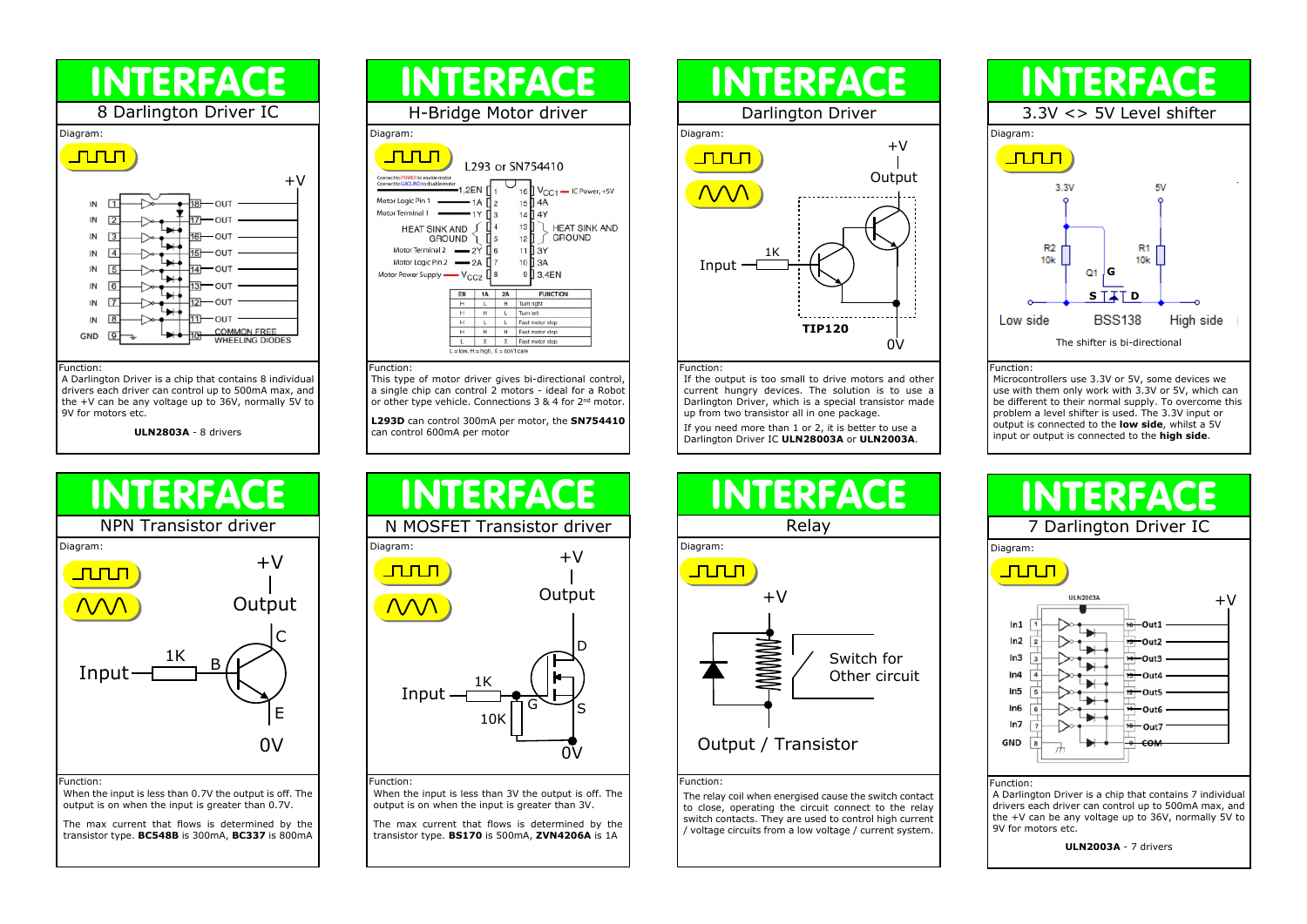# POWER

Battery information

| <b>Type</b> | Format          | Voltage | <b>Capacity mAh</b> |
|-------------|-----------------|---------|---------------------|
| Zinc Carbon | AAA             | 1.5V    | 600                 |
|             | AA              | 1.5V    | 1000                |
|             | C               | 1.5V    | 2800                |
|             | PP3             | 9.0V    | 380                 |
| Alkaline    | AAA             | 1.5V    | 1200                |
|             | AA              | 1.5V    | 2700                |
|             | C               | 1.5V    | 8000                |
| Lithium     | AA              | 1.5V    | 2500                |
|             | PP <sub>3</sub> | 9.0V    | 1200                |
|             | CR2025          | 3.0V    | 160                 |
|             | CR2032          | 3.0V    | 210                 |

#### Function:

The most common power supply for electronic circuits, key considerations are; size, capacity and cost. **Capacity** is how much current can be used before a battery is discharged.

For example a 500mAh cell can supply 500mA for 1 hour before it is discharged, or 50mA for 10 hours.



# Function:

A common problem with power supplies and in particular with batteries, is that they can be connected the wrong way around. The circuit shown provides a solution to this problem by using a **diode**, which only allows current to flow one way, there will be a 0.5V drop as a result.



The standard circuit for all low voltage power supplies. **Cin** optional or use 1uf capacitor

**Cout** optional or 0.1uF if powering logic circuits The 7805 provides 1A and the 78L05 provides 100mA of current



USB ports on PC's, Laptop's, phone chargers and wall chargers are a very good and easy way to power electronic circuits. It **MUST** be remembered to check the amount of current your circuit needs, PC's/Laptop's can **ONLY supply 500mA max**, if you need more than that you **MUST** use a wall charger.



**Cin** optional or use 1uf capacitor

**Cout** optional or 0.1uF if powering logic circuits The 7812 provides 1A and the 78L12 provides 100mA of current



Supercapacitor charges to protect USB ports in particular.

# Function:

They can be charged up using a suitable battery or USB connection. Once charge they can provide either 2.7V or 5.5V depending upon the type used. They can then be used to power a low current circuit

for up to 15 mins. They make good power sources for portable lighting circuits.



with a max current of 1.5A. The input voltage must be at least 2V greater than the output voltage. Vout can be calculated using:

**Vout = 1.25V x (1+(R2/R1)) + (Iadj x R2)**



### Function:

Solar cell modules make good power supply, each module will only produce a small current eg. 230mA, if more current is required you need to parallel 2 or more cells, 2 cells would give  $2 \times 230$  mA = 460 mA. If you need a larger voltage connect them in series, eg. 2 x 5V = 10V @ 230mA.